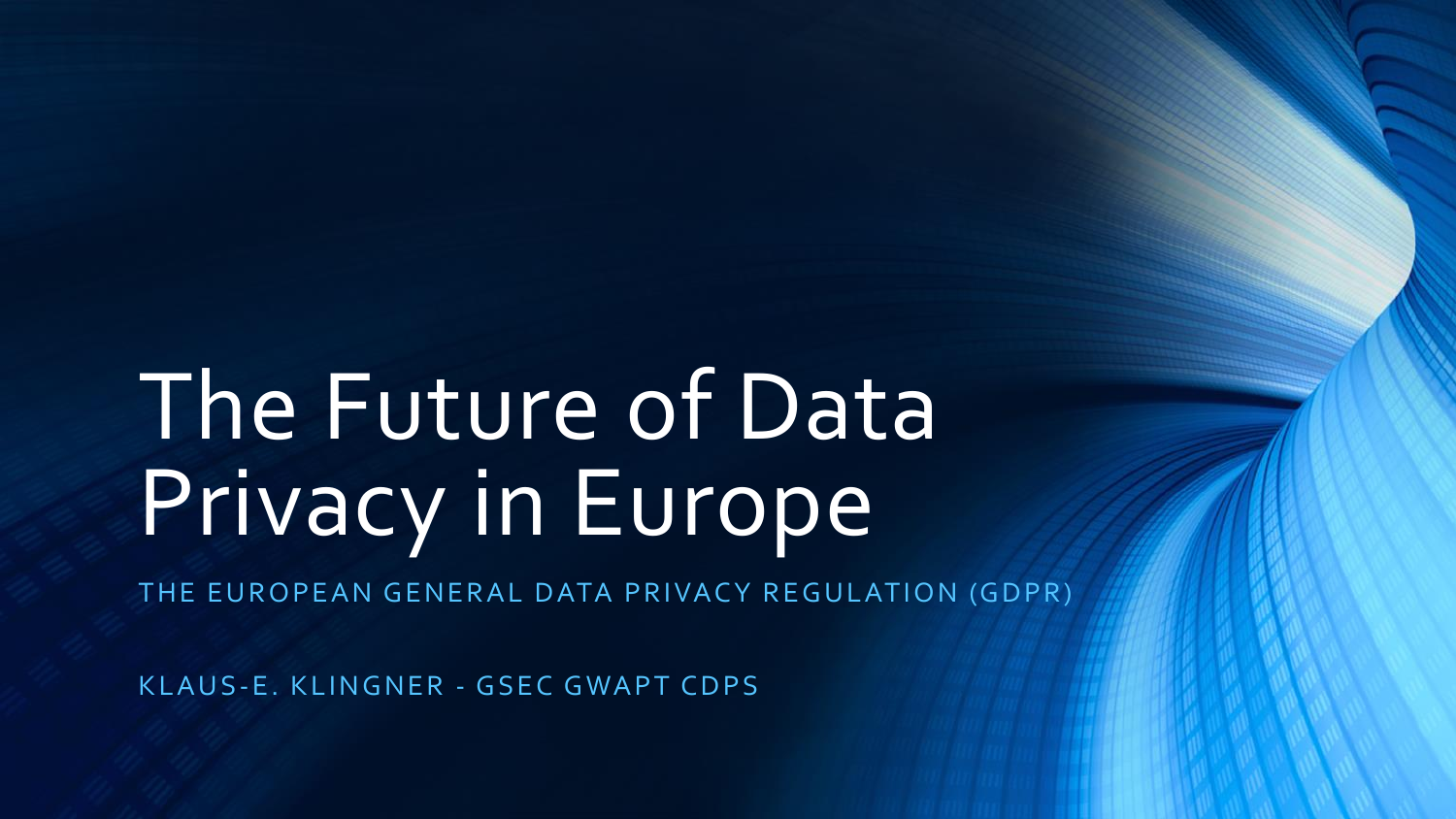#### About Me …

Klaus-E. Klingner

- Certified Data Security Professional (GSEC)
- ISO27001 Implementor
- Certified Web Application Pentester (GWAPT)
- Certified Data Privacy Specialist (CDPS)
- Veterinarian, Beekeeper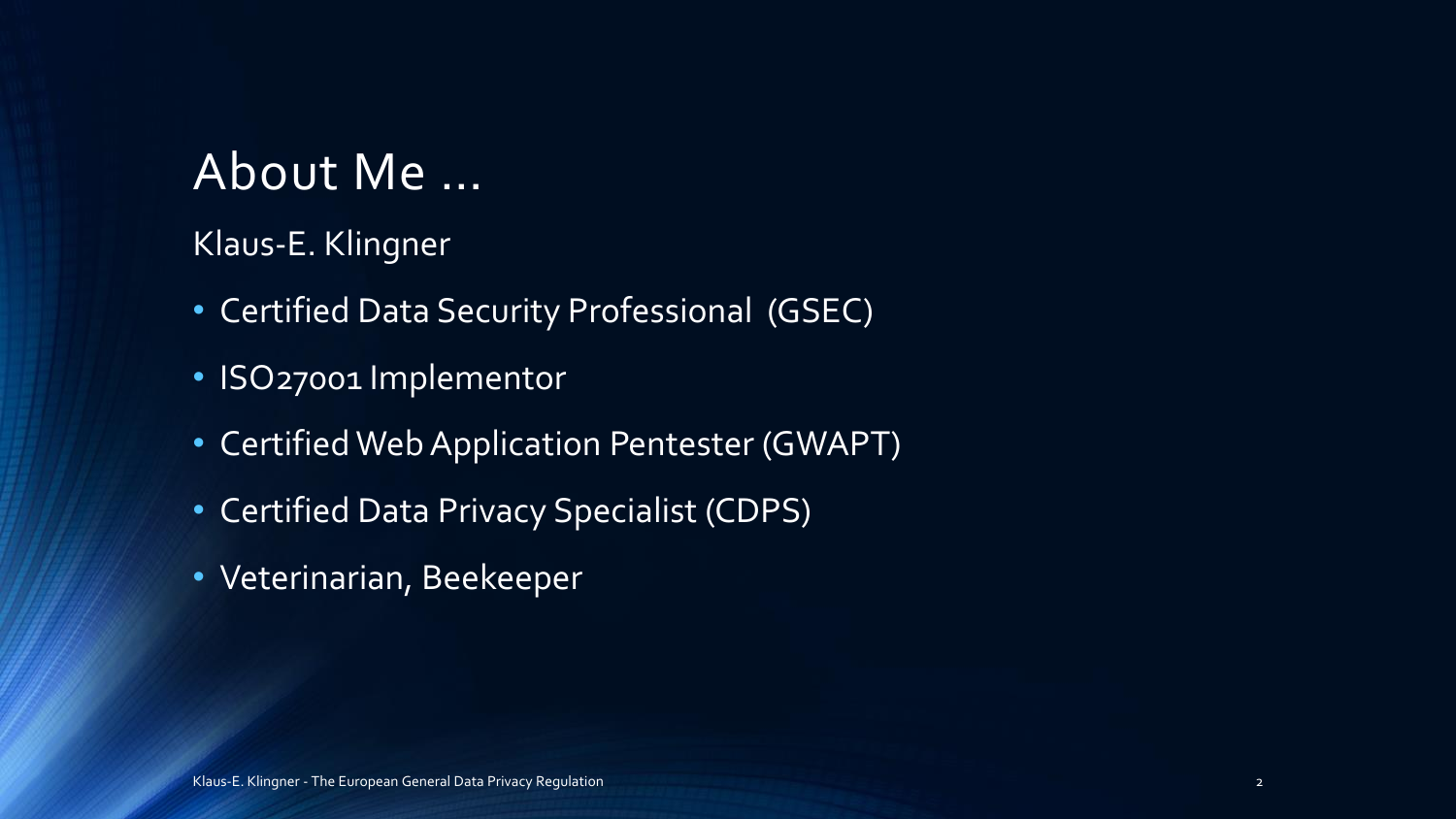# May 25th 2018

A new Age of Data Privacy

Klaus-E. Klingner - The European General Data Privacy Regulation 3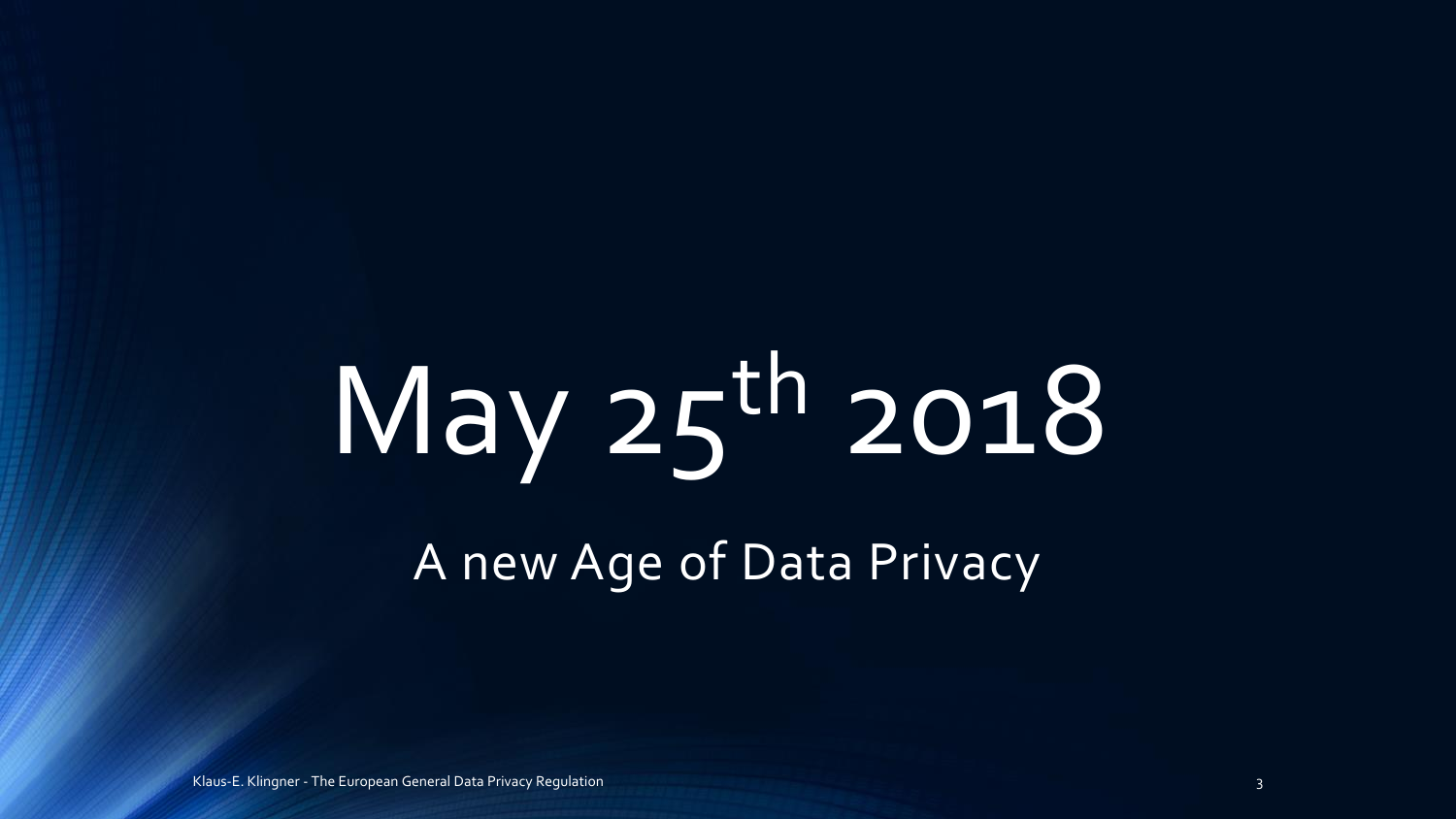#### The Future of Data Privacy in Europe

- Data Privacy in the European Union
- The New European General Data Protection Regulation
- Keypoints of the new GDPR
- Application to International Organisations
- Processing of Data by (international) Third Parties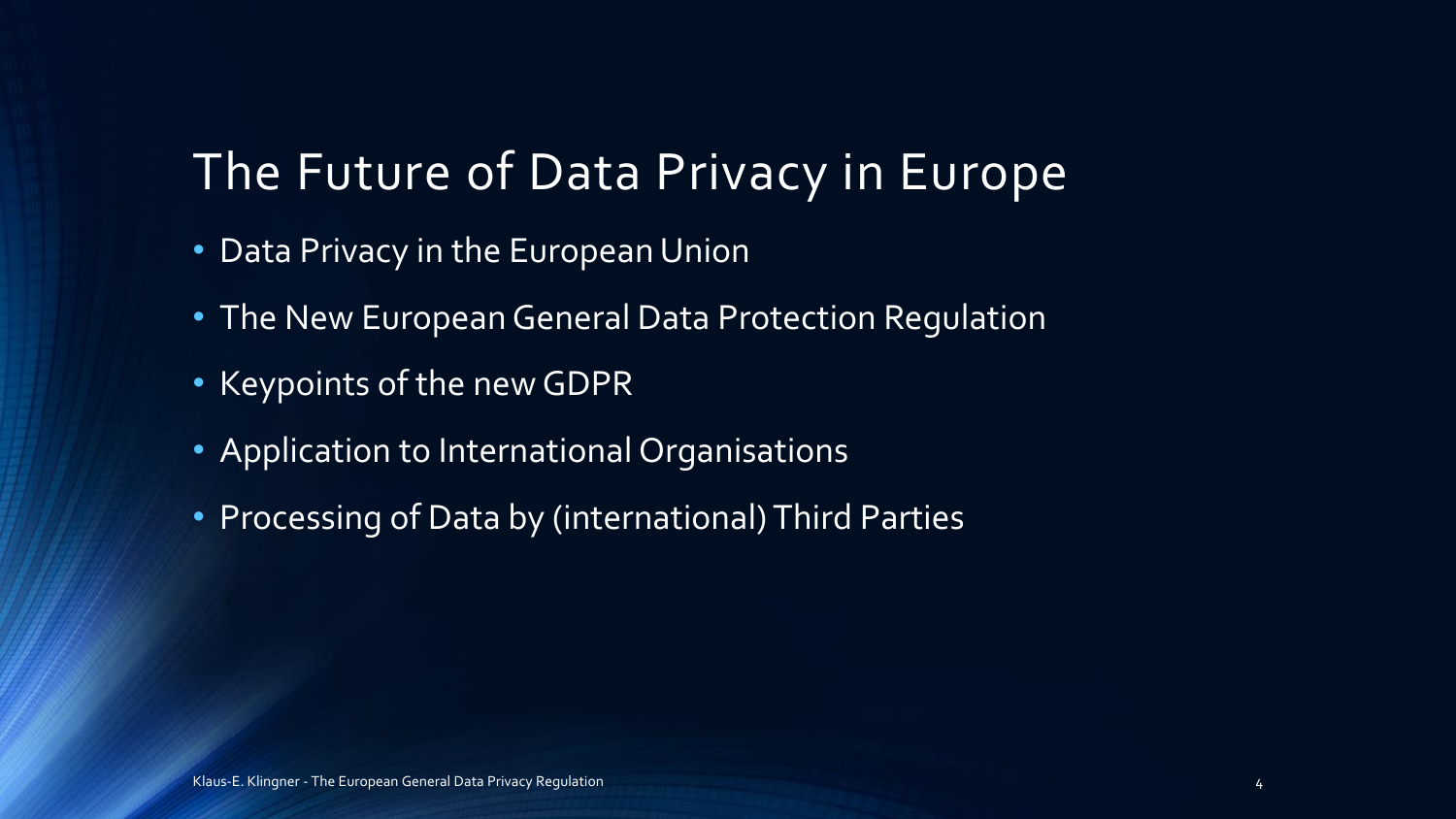#### Data Privacy in the European Union

- •28 Countries
- •28 Legislations

•> 200 Laws and Regulations applying to Data Privacy just in Germany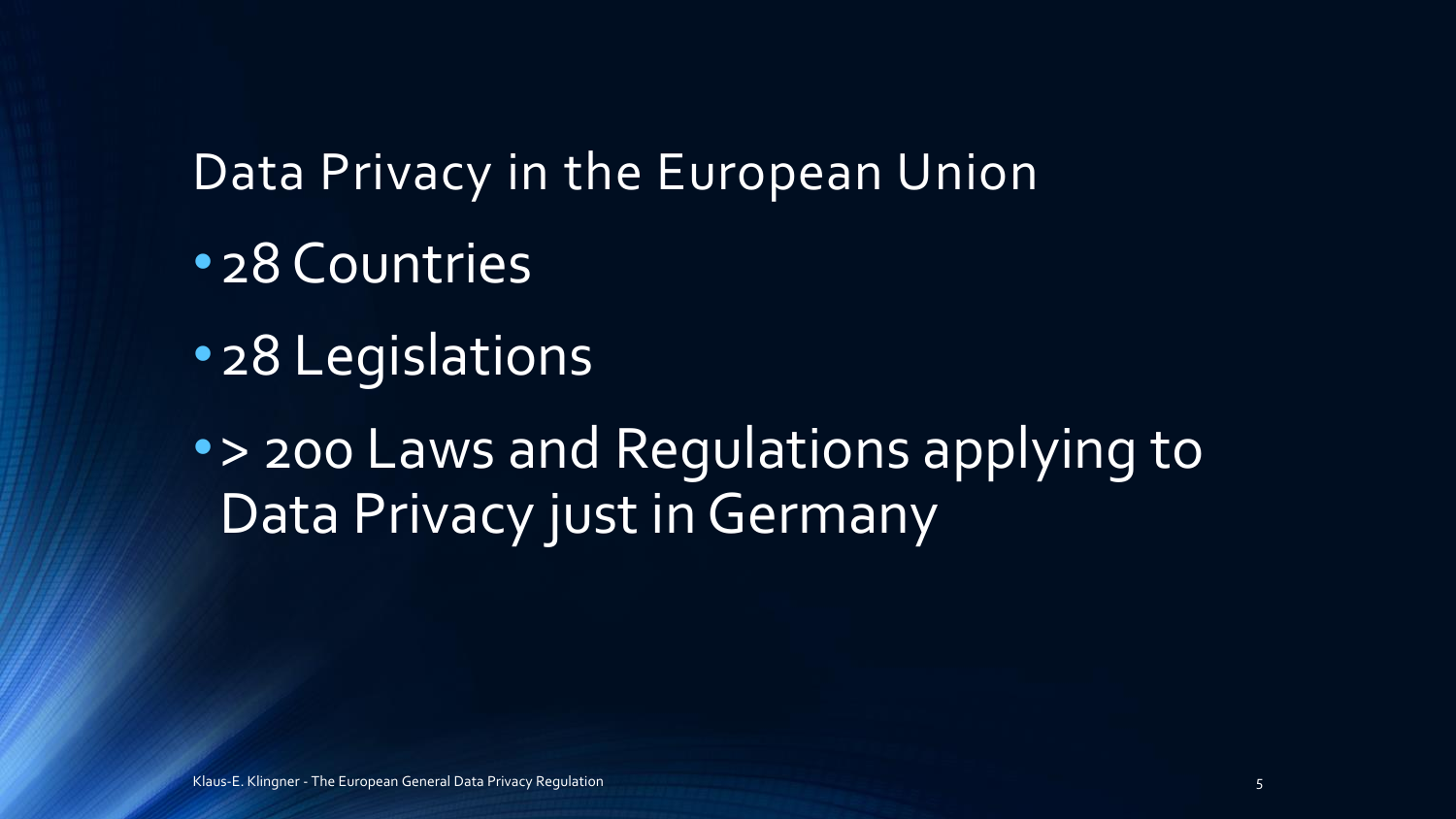### Time for a Common Data Privacy Regulation

- Oct. 1995 The European Data Protection Directive (Directive 95/46/EC)
- Jan. 2012 Proposal for a comprehensive reform
- July 2015 Recommendation for the final text of the GDPR
- Dec 2015 EP, Council and EC reach an agreement on the GDPR
- May 24<sup>th</sup> 2016 The Regulation enters into force, 20 days after publication in the Official Journal of the EU
- May  $25<sup>th</sup>$  2018 The GDPR applys in all countries of the Eropean Union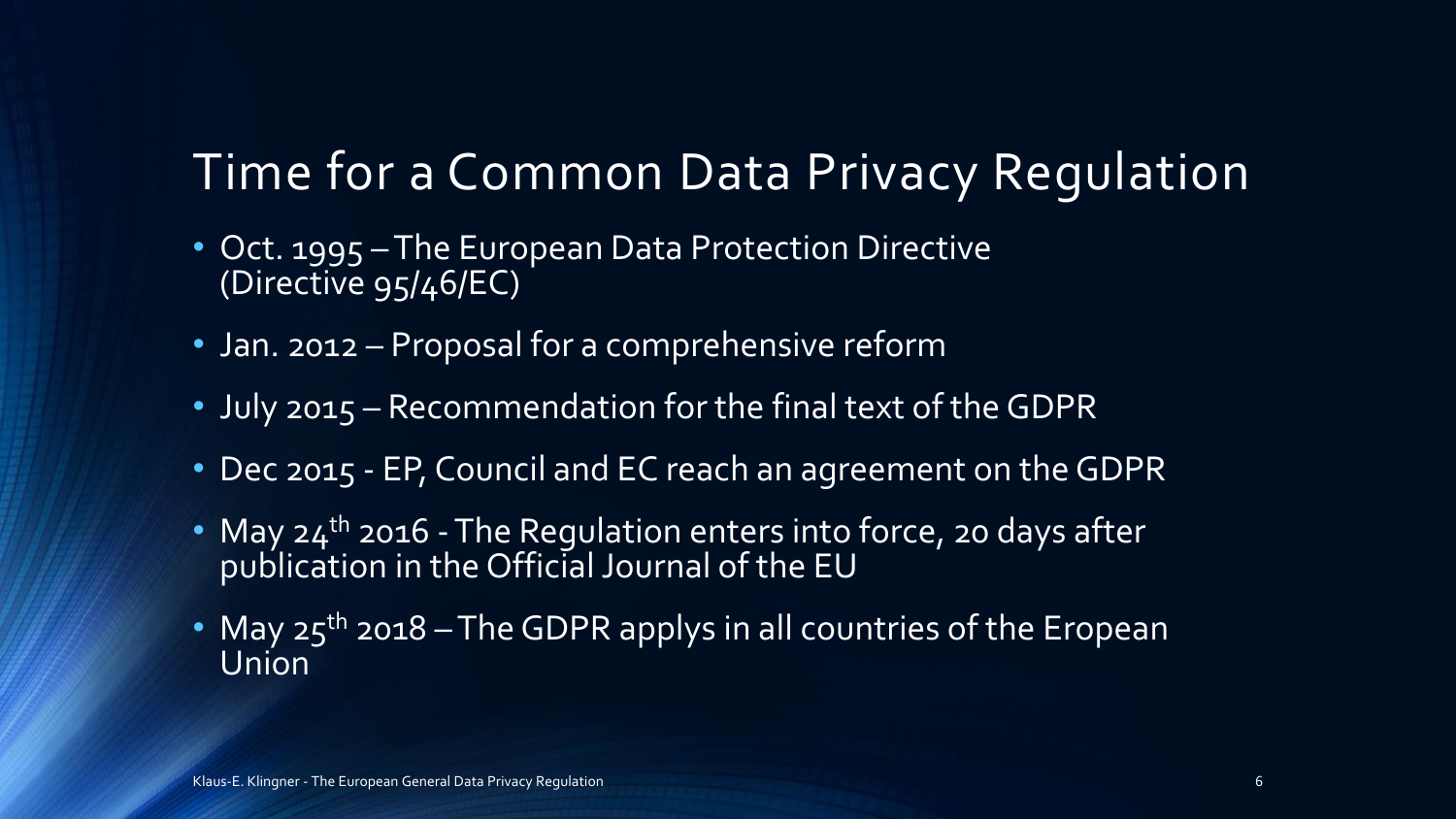### Application to International Organisations

- Processing of personal data in the context of the activities of an establishment of a controller or a processor in the Union, regardless of whether the processing takes place in the Union or not.
- Offering of goods or services, irrespective of whether a payment of the data subject is required, to such data subjects in the Union
- Monitoring of data subjects' behaviour as far as their behaviour takes place within the Union
- Contract with a client from within the EU or a client applying GDPR

Source : https://www.kentico.com/blog/gdpr-and-non-eu-companies-where-is-the-line-drawn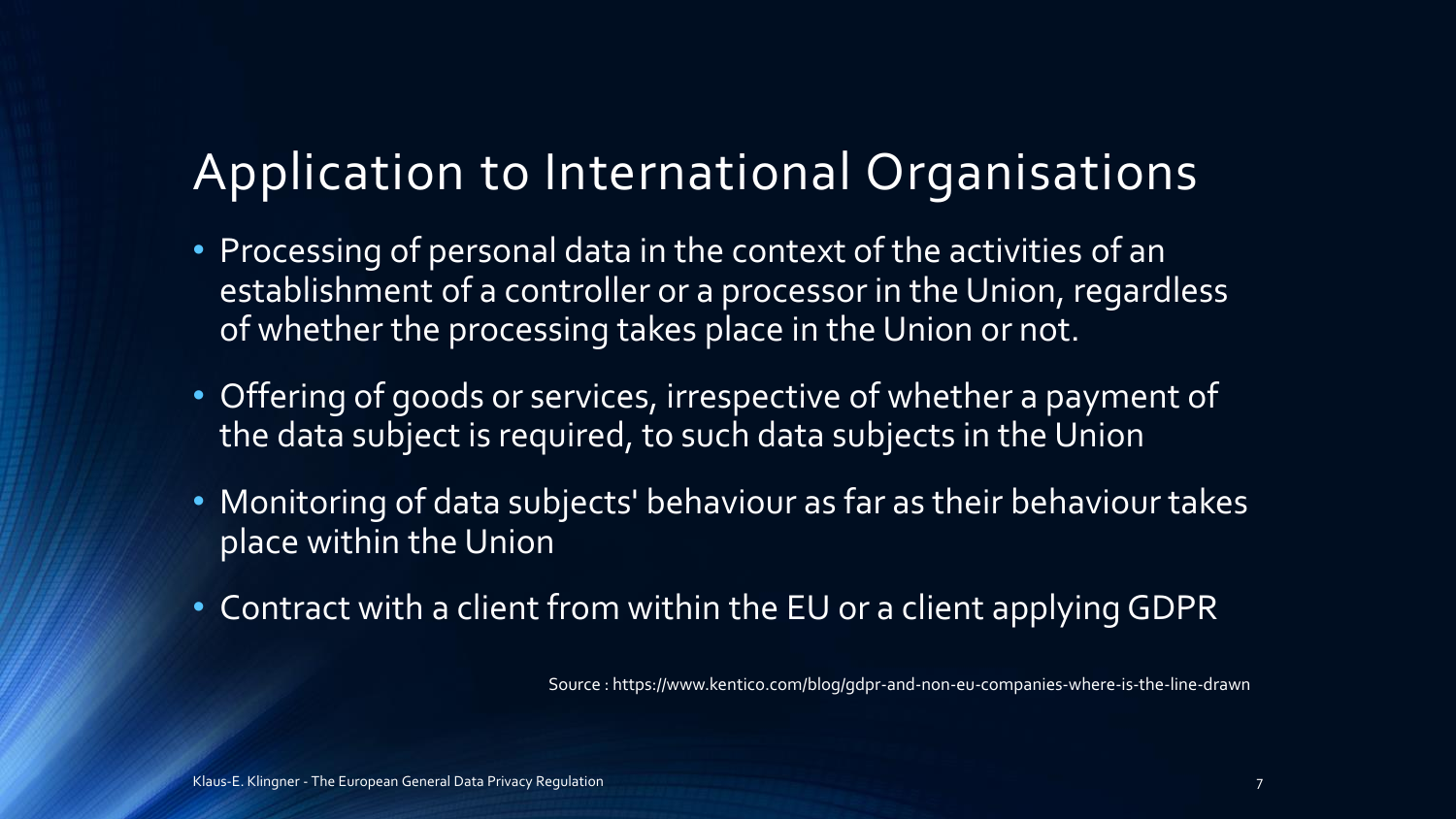#### To whom it may concern …

- Every national governmental organisation in the EU
- Every european organisation or business
- Every organisation or business outside the EU offering services to, doing business with, or collecting data of european residents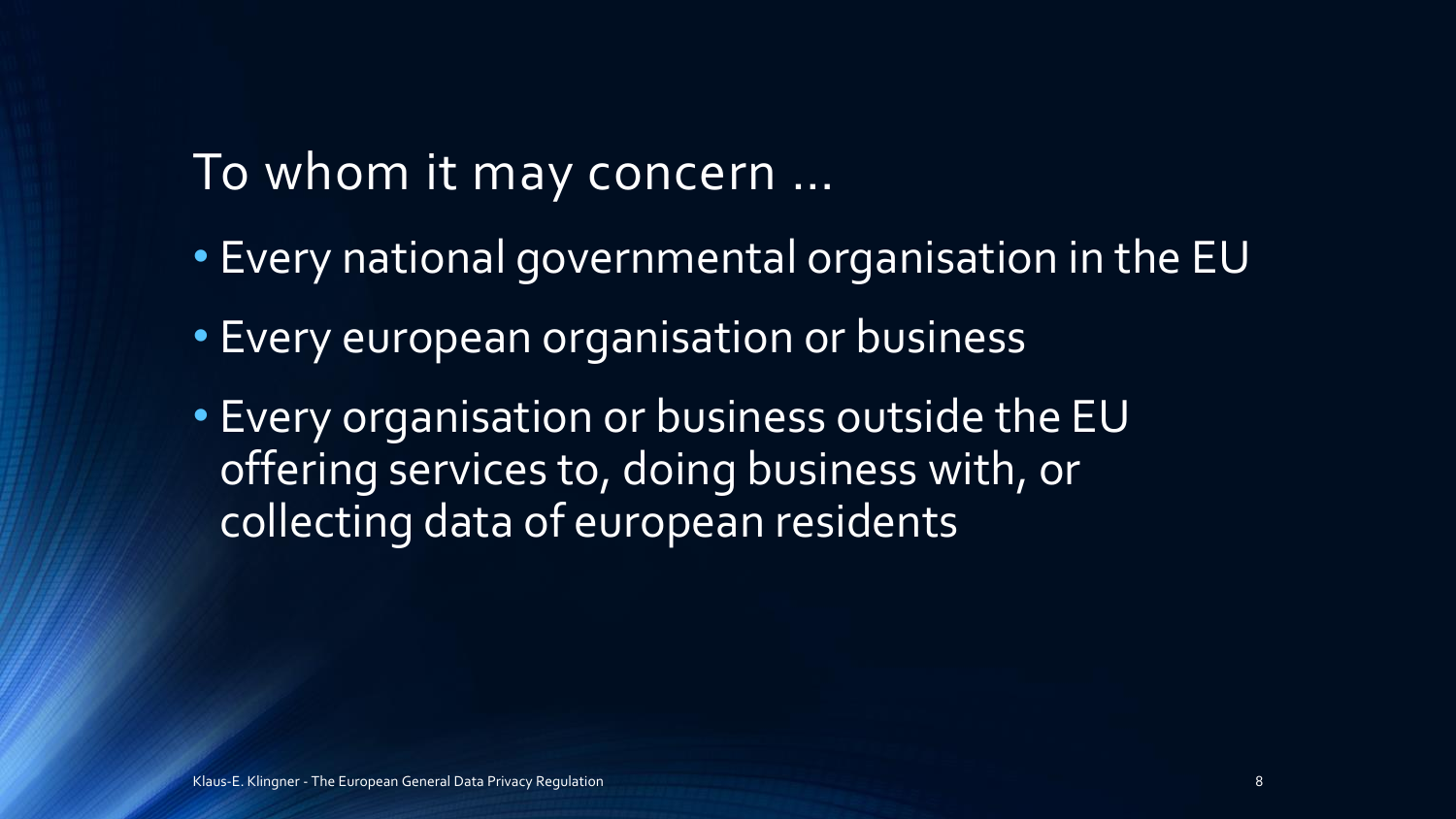# Keypoints of the new GDPR  $(1/3)$

- Severe Penalties for Breaches:
	- Maximum of 4% of annual Global Turnover or €20 Mio.
- Definition of Personal Data now includes digital identifiers
	- IP Adress
	- Mobile Device Identity
- Explicit Consent from Individuals required (if no legal base)
	- Voluntary
	- Specific
	- Informed
	- Unambigous
	- statement or clear affirmative action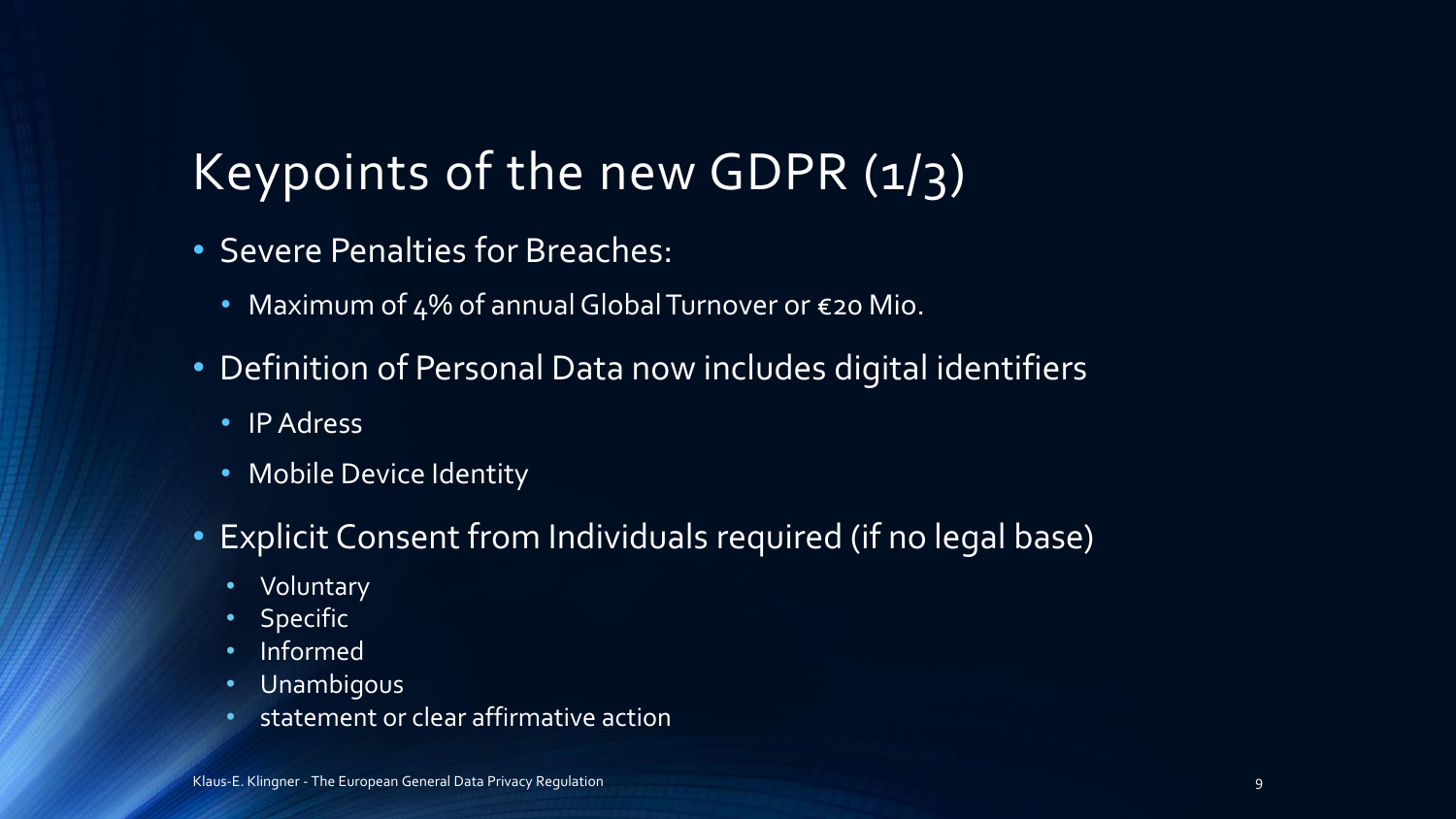# Keypoints of the new GDPR (2/3)

- Clearly Defined Rights of the Individual
	- The Right to Information
	- The Right to Correctness
	- The Right to Transfer
	- The Right to be Forgotten
- Technical and Organisatory Measures (TOMs)
	- Confidentiality Integrity Availability
	- Auditable by Regulator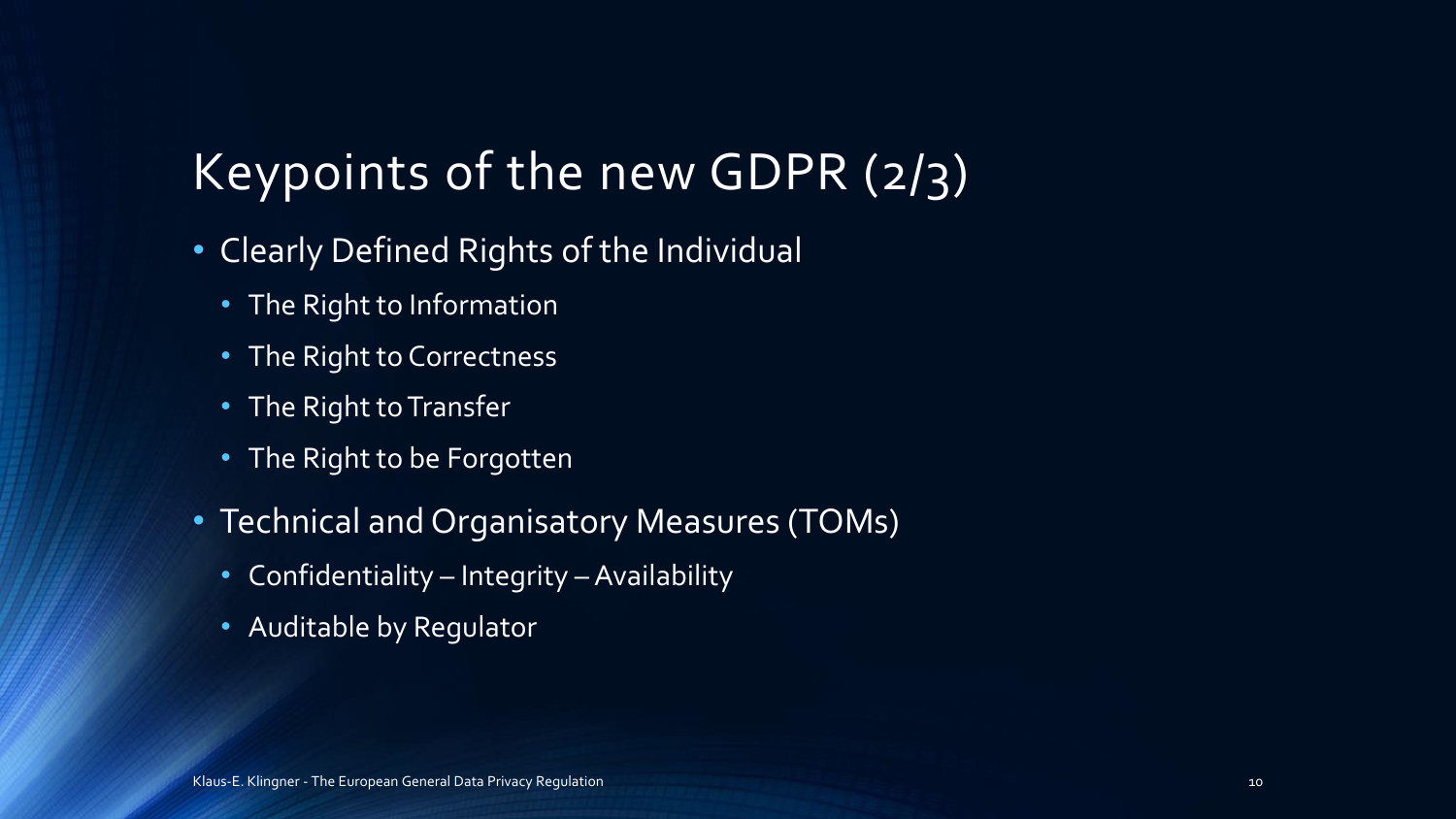# Keypoints of the new GDPR (3/3)

- Record of personal data processing activities (Data Processing Registry)
	- Data Lifecycle
	- Responsible Data Controller
- Data Privacy Impact Assessments
- Mandatory Reporting of Personal Data Breaches within 72h
- Appointment of a Data Privacy Officer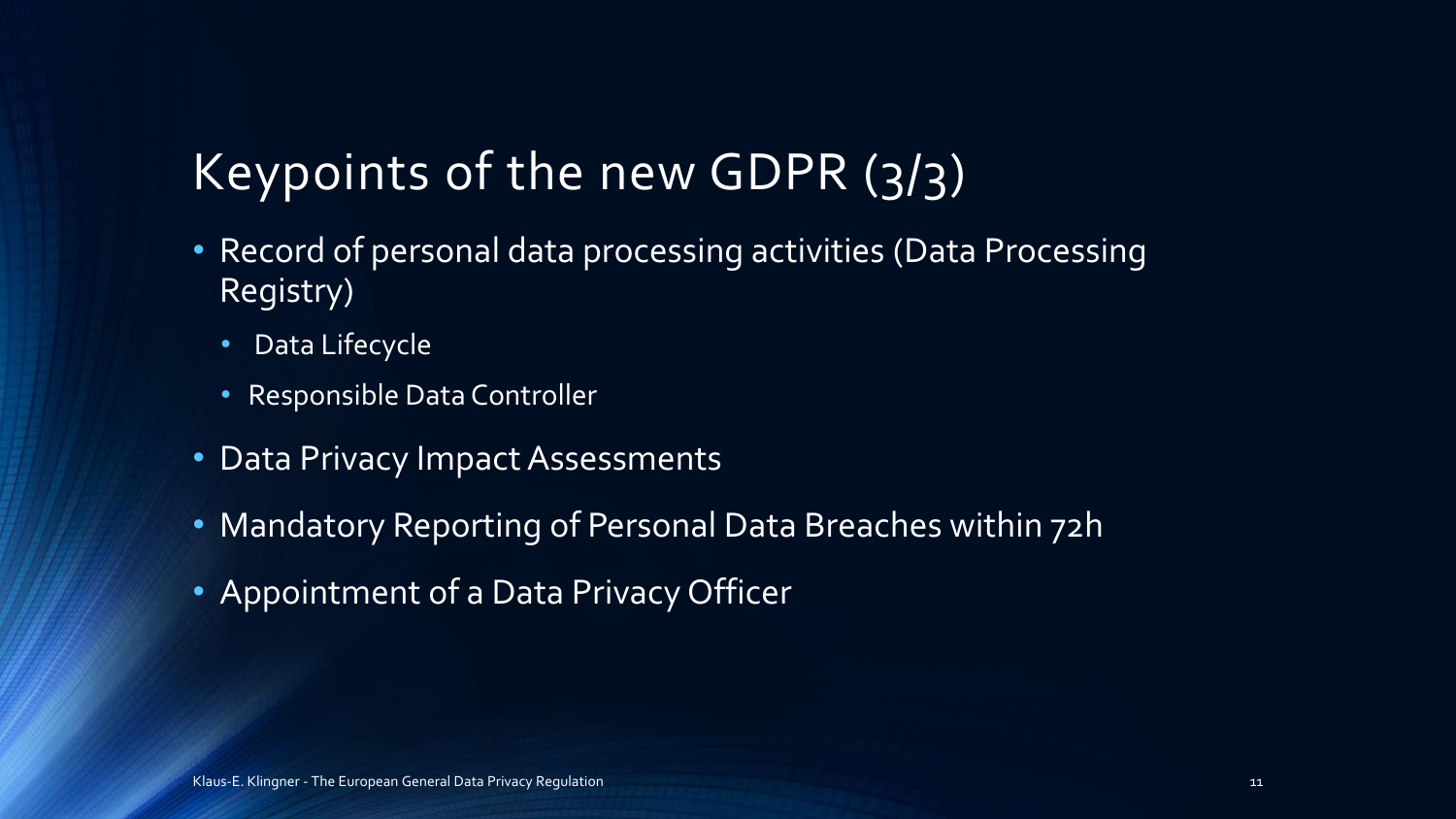#### GDPR and Webportals

- You must provide notice BEFORE any data is collected
	- Clear and concise
	- What data is collected and how is it used
	- Easily accessible (Privacy Notice Cookie Notice)
- You must receive consent BEFORE data is collected or identifying cookies are placed
	- Easily accessible
	- Revocable
	- Inaction cannot be considered consent
- You may be LEGALLY RESPONSIBLE for data collection that occurs without your consent
	- Tag manager
	- Vendor piggybacking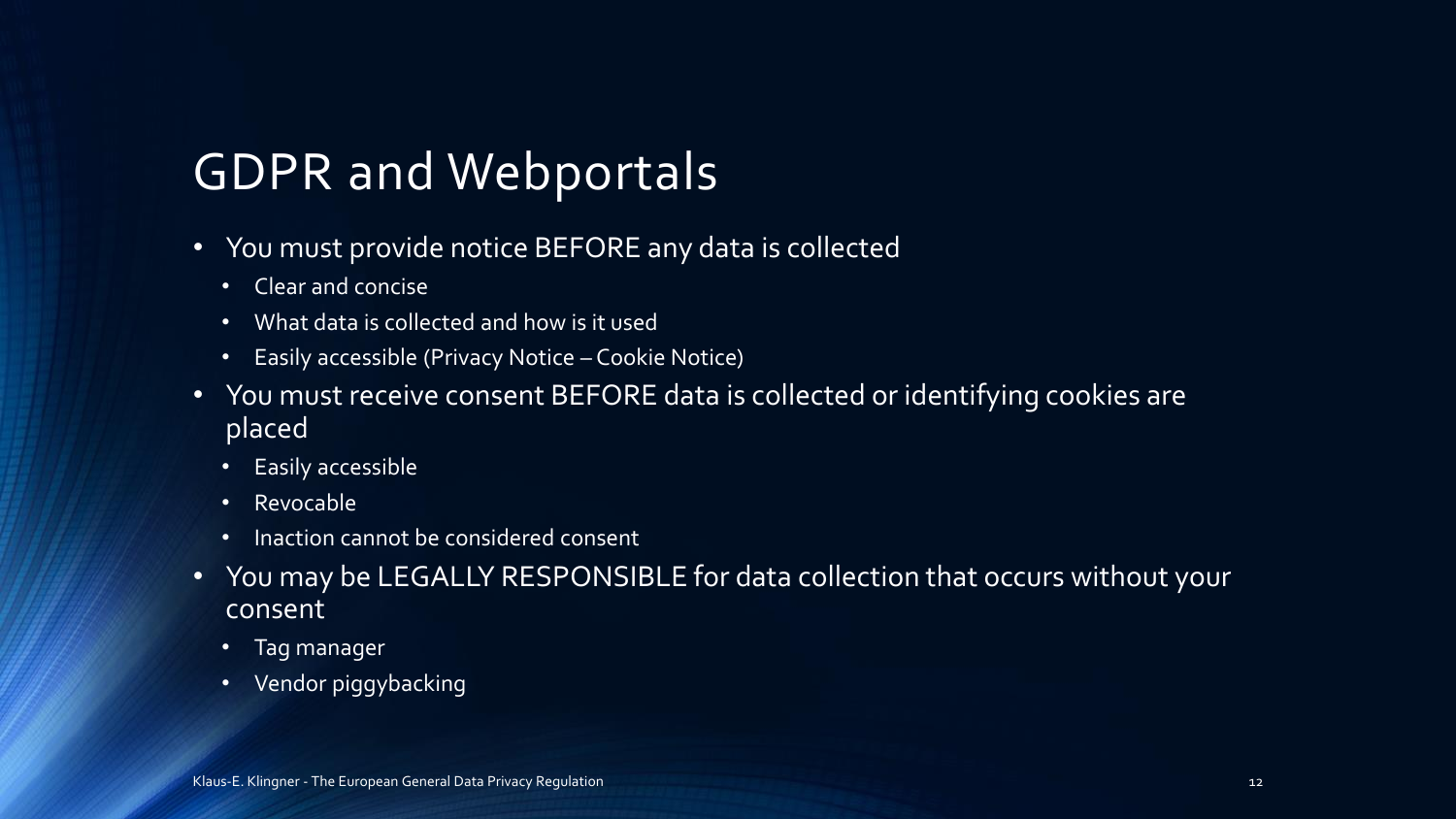### Processing of Data by (international) Third Parties

- Data Processing Agreement
	- Shared Responsibility
	- European Standards for Data Privacy or Equivalent guaranteed
- European Model Clauses
- Binding Corporate Rules (BCR)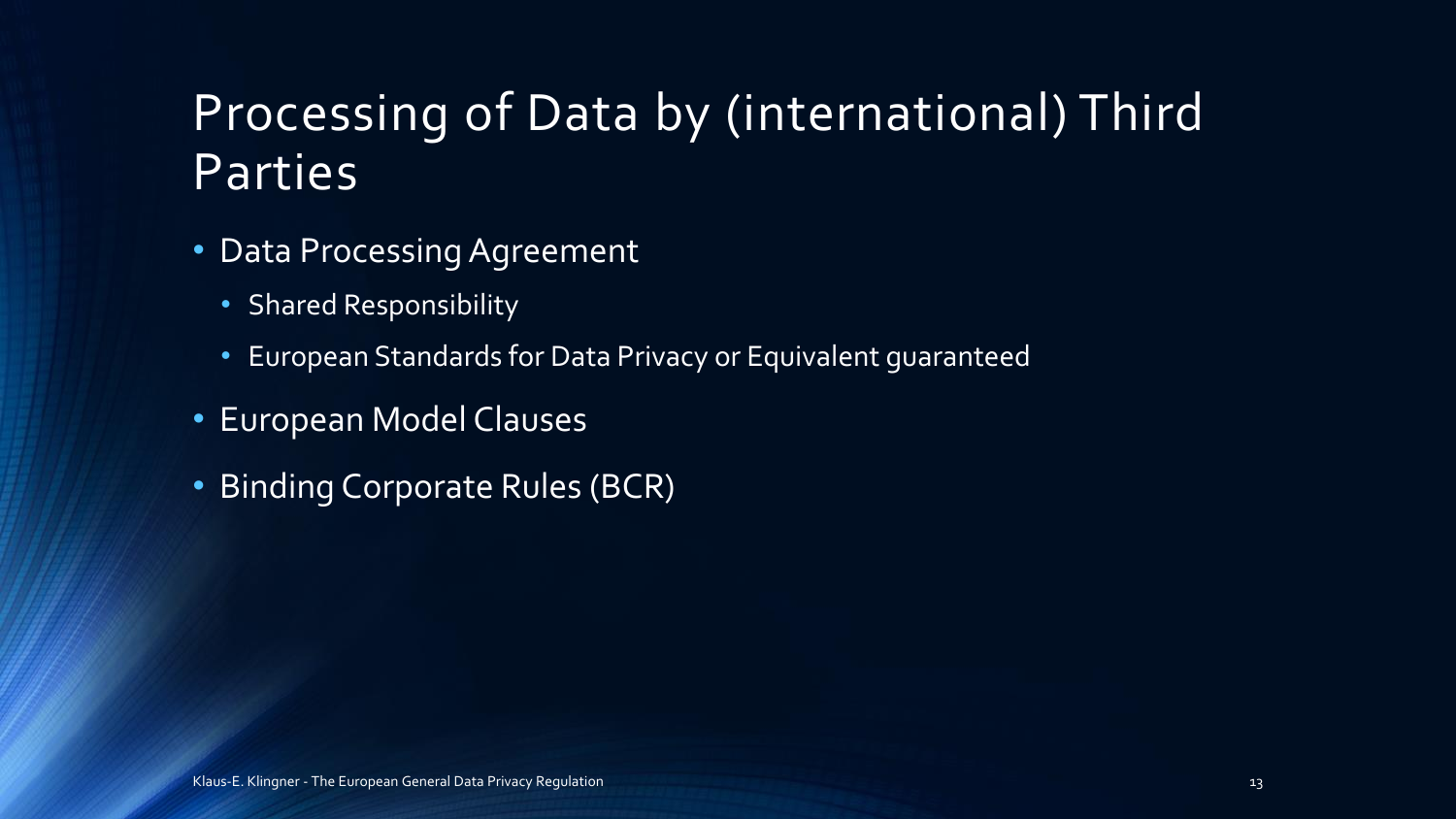# Summary

- The new Regulations will be in Force starting May 25th 2018
- One Regulation for all Members of the EU
- Applys to any Organsiation offering Services to European Residents
- Stricter Obligations for Organisation and Businesses
- Rights of the Individual strengthened
- Severe penalties for non-compliance and breaches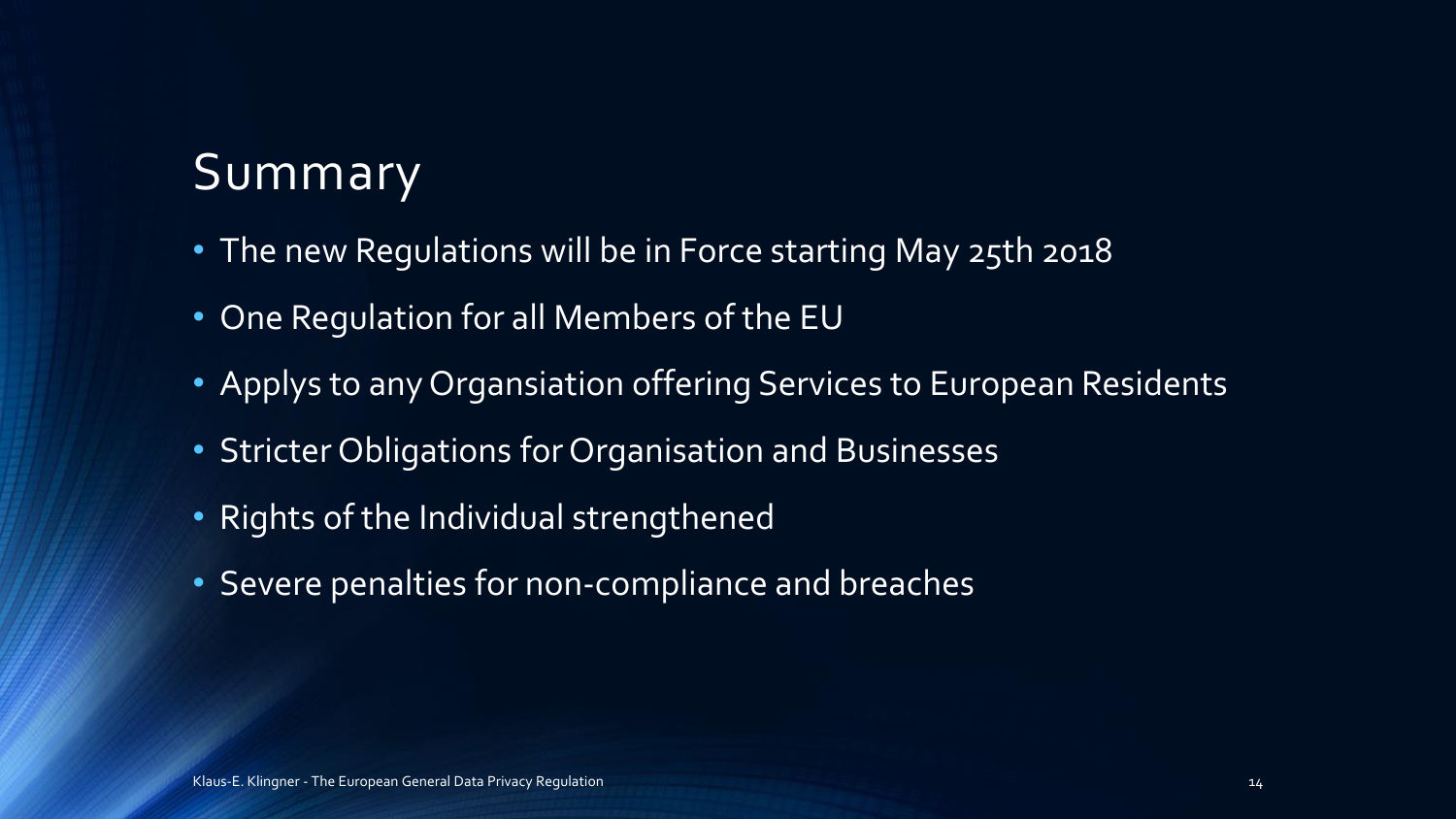#### More Information

FullText of theGDPR: http://ec.europa.eu/justice/dataprotection/reform/files/regulation\_oj\_en.pdf